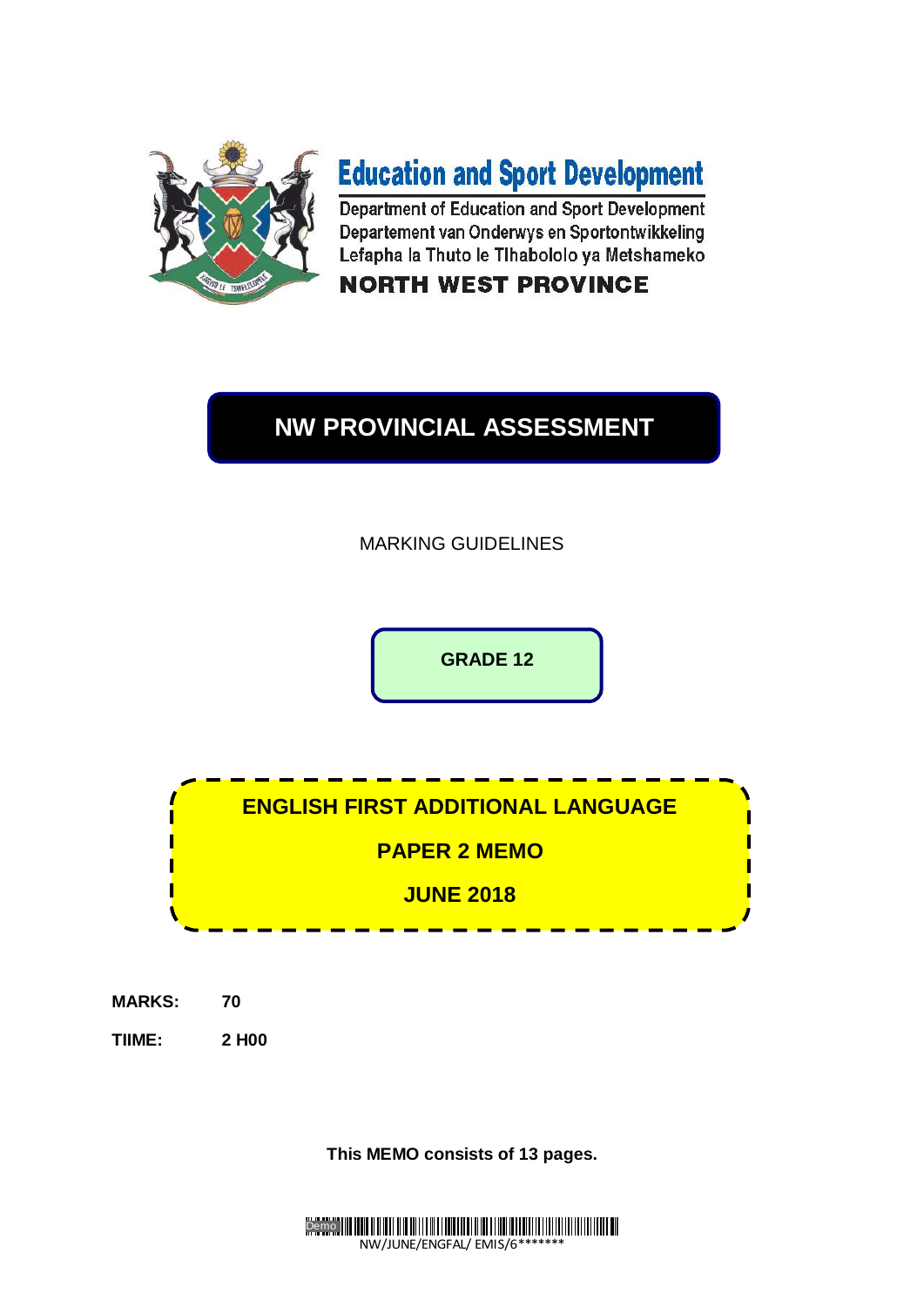## **SECTION A : NOVEL**

- *CRY, THE BELOVED COUNTRY* by Alan Paton
- *STRANGE CASE OF DR. JEKYLL AND MR. HYDE* by Robert Louis Stevenson

# **QUESTION 1: Cry, the beloved Country [MARKS: 35]**

| 1.1.1 | (a) $D\checkmark$                                                                                                                                                 |   |
|-------|-------------------------------------------------------------------------------------------------------------------------------------------------------------------|---|
|       | (b) $A\checkmark$                                                                                                                                                 |   |
|       | (c) $B\checkmark$                                                                                                                                                 |   |
|       | (d) $E\checkmark$                                                                                                                                                 |   |
|       | Note: If learners did not write only letters (as per instructions) they<br>should be penalized. Instructions are very important and should be<br>followed.        | 4 |
| 1.1.2 | The place was so beautiful that words, even the words of a song could<br>not describe its beauty. <del>√</del> (Any related answer)                               | 1 |
| 1.1.3 | (a) Personification $\checkmark$                                                                                                                                  | 1 |
|       | (b) It enhances the mind's picture of how the road looked as it                                                                                                   |   |
|       | ascended√                                                                                                                                                         | 1 |
| 1.1.4 | Forlorn.√                                                                                                                                                         | 1 |
| 1.1.5 | It is not true because one can only see the valley if there is no mist. $\checkmark$                                                                              | 1 |
| 1.1.6 | "Stand unshod upon it."                                                                                                                                           | 1 |
| 1.1.7 | The cramped living conditions of Blacks versus the spacious houses<br>where Whites lived. √ ✓                                                                     |   |
|       | Blacks were servants and White masters. V V                                                                                                                       |   |
|       | Black people worked in the mines to bring out the gold but remained<br>poor whereas the Whites got rich from the same gold. $\checkmark\checkmark$                |   |
|       | Reverend Kumalo and John Kumalo were brothers but John was driven<br>by the love of money and power whereas Kumalo leads a simple<br>life. $\checkmark\checkmark$ |   |
|       | Jarvis and Kumalo come from the same area, their children are both in<br>Johannesburg but one is a criminal and the other is a community                          |   |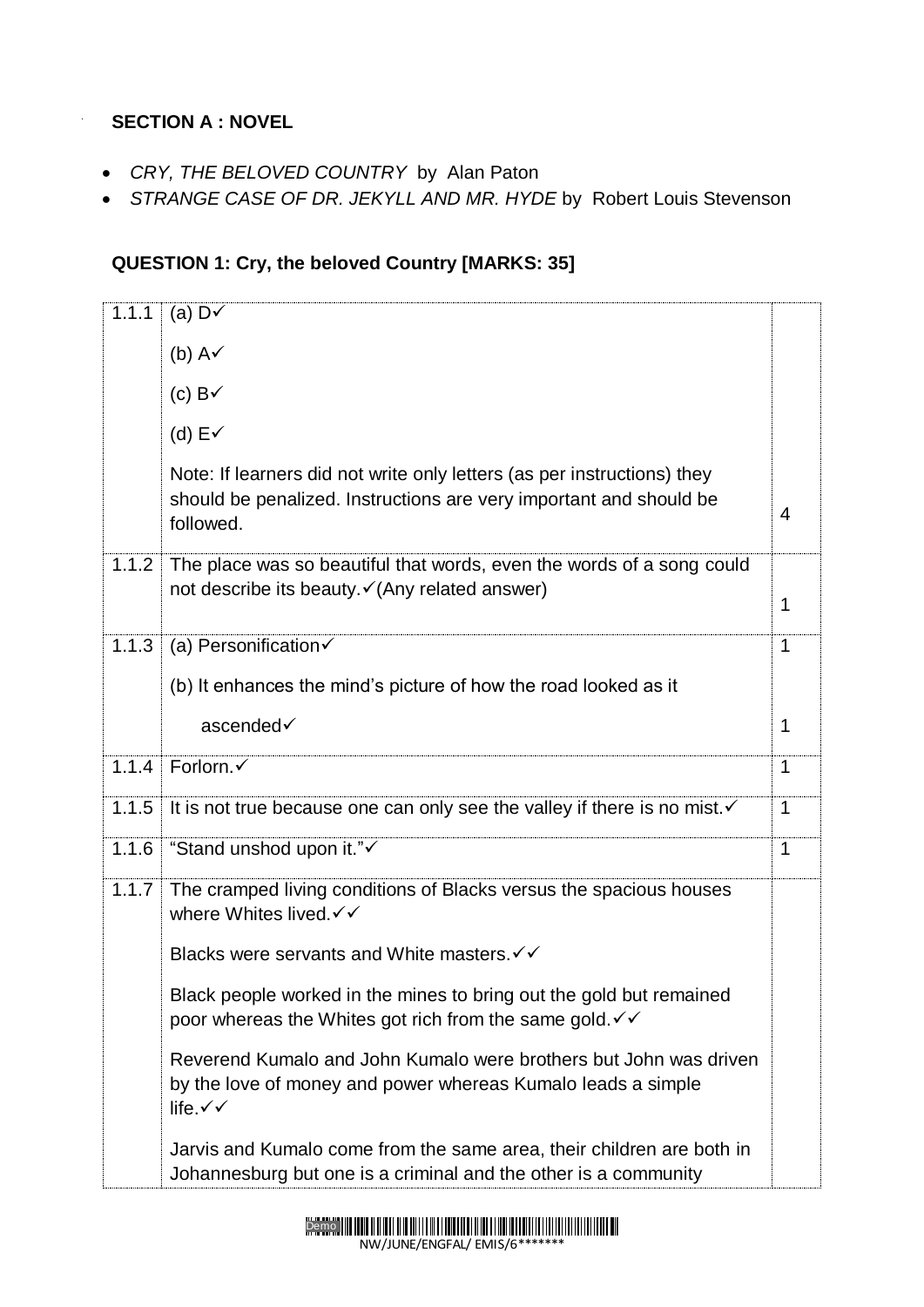|       | builder.√√                                                                                                                                                                                                                                                                                                                                                                                                                                                                                                                                                                                                                                                        |      |
|-------|-------------------------------------------------------------------------------------------------------------------------------------------------------------------------------------------------------------------------------------------------------------------------------------------------------------------------------------------------------------------------------------------------------------------------------------------------------------------------------------------------------------------------------------------------------------------------------------------------------------------------------------------------------------------|------|
|       | Up at High Place Jarvis had plenty of milk but down in Ndotsheni<br>children were dying because they lacked milk. v v                                                                                                                                                                                                                                                                                                                                                                                                                                                                                                                                             |      |
|       | Harrison and his son had different views concerning the natives $\checkmark\checkmark$                                                                                                                                                                                                                                                                                                                                                                                                                                                                                                                                                                            |      |
|       | (Any two of the above. Any related answer)                                                                                                                                                                                                                                                                                                                                                                                                                                                                                                                                                                                                                        | 4    |
| 1.1.8 | The theme of sickness of the land. ✓                                                                                                                                                                                                                                                                                                                                                                                                                                                                                                                                                                                                                              |      |
|       | The land is described as red and bare $\checkmark$ ; one has to wear shoes in the<br>place because the stones cut under the feet√. Furthermore, the<br>vegetation has been destroyed because fire and too many cattle. v                                                                                                                                                                                                                                                                                                                                                                                                                                          | 3    |
|       |                                                                                                                                                                                                                                                                                                                                                                                                                                                                                                                                                                                                                                                                   | 1171 |
| 1.2.1 | D/ humble priest and traditionalist $\checkmark$<br>(a)                                                                                                                                                                                                                                                                                                                                                                                                                                                                                                                                                                                                           |      |
|       | E/ naive and reckless young man $\checkmark$<br>(b)                                                                                                                                                                                                                                                                                                                                                                                                                                                                                                                                                                                                               |      |
|       | A/ wealthy and conservative farmer $\checkmark$<br>(c)                                                                                                                                                                                                                                                                                                                                                                                                                                                                                                                                                                                                            |      |
|       | B/ upright and moral engineer $\checkmark$<br>(d)                                                                                                                                                                                                                                                                                                                                                                                                                                                                                                                                                                                                                 | (4)  |
| 1.2.2 | Reverend Stephen Kumalo√ and his wife √                                                                                                                                                                                                                                                                                                                                                                                                                                                                                                                                                                                                                           | (2)  |
| 1.2.3 | Reverend Kumalo does not want to spend the money that he saved<br>from Absalom on travelling to Johannesburg/ His wife feels he<br>should and they argue as a result. $\checkmark$                                                                                                                                                                                                                                                                                                                                                                                                                                                                                | (2)  |
|       | He is upset that his wife has given up on their son furthering his<br>education and her disbelief that their son will come back from<br>Johannesburg. V                                                                                                                                                                                                                                                                                                                                                                                                                                                                                                           |      |
| 1.2.4 | Reverend Kumalo and his wife fear that they might have lost their<br>son, his sister and brother to Johannesburg. They fear that their<br>son might have become involved in a life of crime and that the<br>prospects of securing a good future for him through education<br>might be lost. There is a pervasive fear among villagers that<br>young people migrate to Johannesburg with no prospect of them<br>coming back home. For full marks, the response must be well-<br>substantiated. A candidate can score $1 - 2$ marks for a response<br>which is not well substantiated. The candidate's interpretation<br>must be grounded in the text of the novel. | (3)  |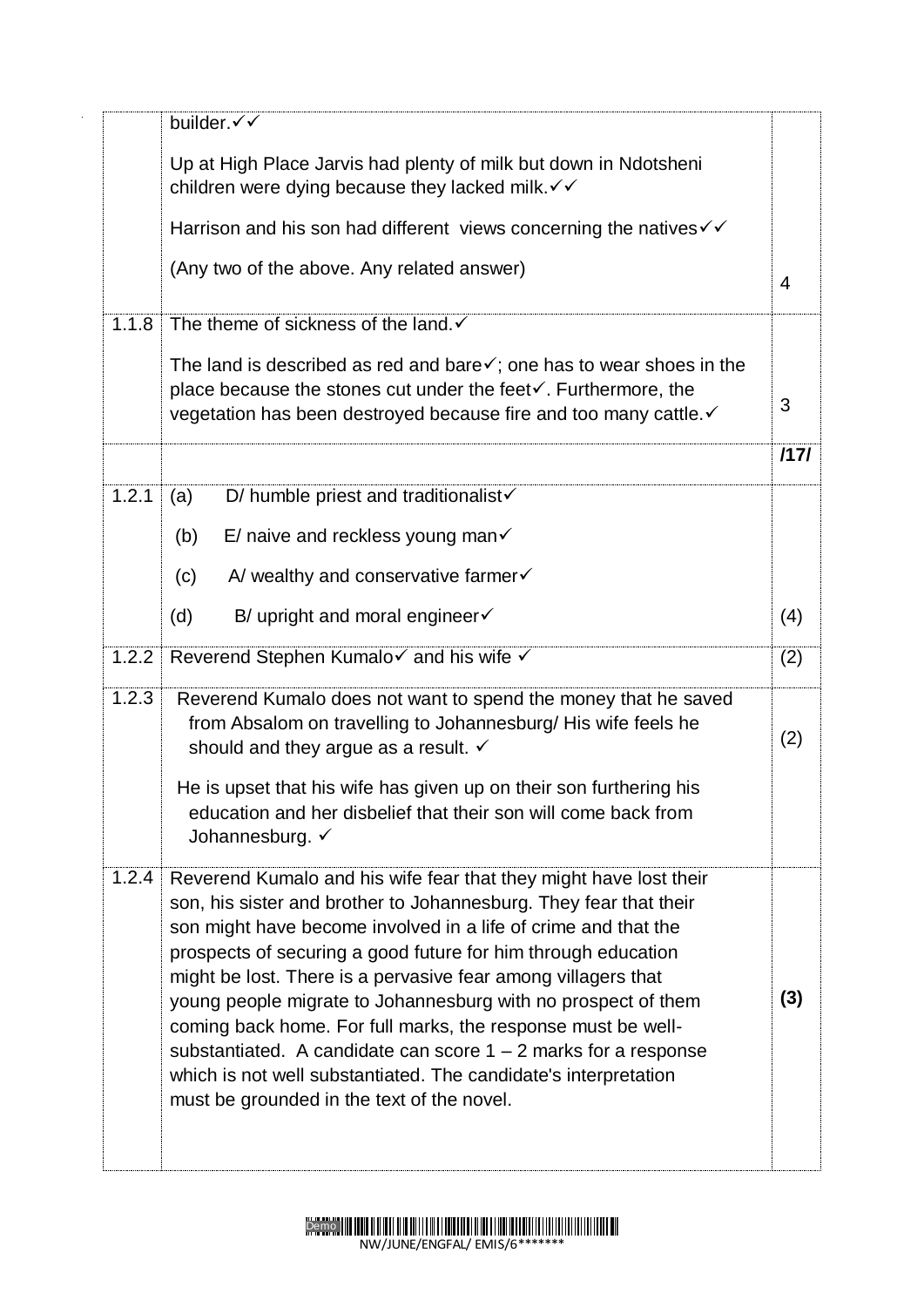| 1.2.5 | When he says people who go to Johannesburg do not write,                                                                                                                                                                                                                                                                                                                                                                                                                                                                                                                                                                                             | (1)  |
|-------|------------------------------------------------------------------------------------------------------------------------------------------------------------------------------------------------------------------------------------------------------------------------------------------------------------------------------------------------------------------------------------------------------------------------------------------------------------------------------------------------------------------------------------------------------------------------------------------------------------------------------------------------------|------|
|       | (implying that writing of letters was the primary means of<br>communication for those who lived far apart.)                                                                                                                                                                                                                                                                                                                                                                                                                                                                                                                                          |      |
| 1.2.6 | Despair/sadness. There is a sense of despair in his tone as he<br>feels all his sacrifice for his son's future, all the money he has<br>saved for him is not going to serve the purpose it was intended for,<br>his education.                                                                                                                                                                                                                                                                                                                                                                                                                       | (3)  |
| 1.2.7 | Open-ended:                                                                                                                                                                                                                                                                                                                                                                                                                                                                                                                                                                                                                                          |      |
|       | City life has had a very sad and devastating impact on the Kumalo<br>family. The family is torn apart when the family members, one by<br>one, are swallowed by Johannesburg. Reverend Kumalo's brother<br>and sister go first and do not return. Their son goes to Johannesburg<br>to look for them and he too does not return. The Reverend is at first in<br>denial about their son not returning home, but is convinced by his wife<br>that he is not coming back. The family is hurting as a result of these<br>developments. The son is lured by the city into a life of crime, and<br>Gertrude becomes gravely ill while in Johannesburg city. |      |
|       | For full marks, the response must be well-substantiated. A<br>candidate can score $1 - 2$ marks for a response which is not well-<br>substantiated. The candidate's interpretation must be grounded in<br>the<br>text of the novel.                                                                                                                                                                                                                                                                                                                                                                                                                  | (3)  |
|       |                                                                                                                                                                                                                                                                                                                                                                                                                                                                                                                                                                                                                                                      | [35] |
|       |                                                                                                                                                                                                                                                                                                                                                                                                                                                                                                                                                                                                                                                      |      |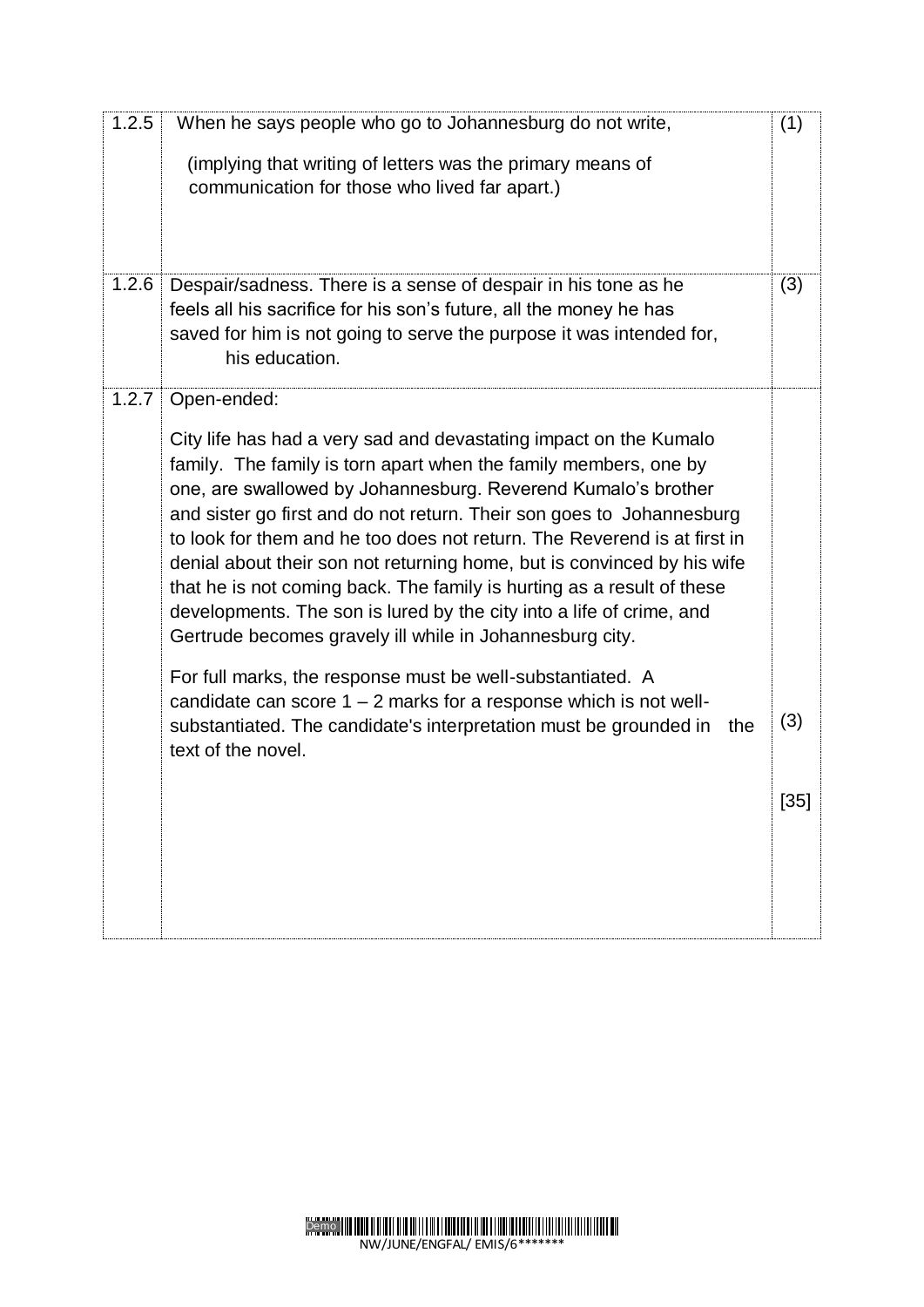**QUESTION 2: Strange case of Dr. Jekyll and Mr. Hyde [MARKS: 35]**

| 2.1.1  | (a). $C \checkmark$                                                           |        |
|--------|-------------------------------------------------------------------------------|--------|
|        | (b). $E \vee$                                                                 |        |
|        | (c). $D \checkmark$                                                           |        |
|        | (d). $A \checkmark$                                                           | (4)    |
| 2.1.2  | The inclusion of Edward Hyde. ✓ He is concerned that Hyde might harm          | (2)    |
|        | Jekyll. √                                                                     |        |
| 2.1.3  | (a). Concerned/considerateness/comforting v                                   | (1)    |
|        | (b). He wants Utterson to remain calm $\checkmark$                            |        |
|        | He knows Utterson is worried and wants to assure him that he                  |        |
|        | understands (takes) his concern seriously. ✓                                  | (2)    |
| 2.1.4  | A. (honest) $\checkmark$                                                      | (1)    |
| 2.1.5  | He trusts him enough to reveal all the secrets to him. $\checkmark$           | (1)    |
| 2.1.6  | loathing/ unenthusiastic √                                                    | (1)    |
| 2.1.7  | Hyde is repulsive, ugly, monstrous, etc. ✓                                    | (1)    |
| 2.1.8  | He subscribes to Cain's heresy of allowing an individual to follow his/her    |        |
|        | ways and only intervenes when asked to/He believes in the non-interference    | (2)    |
|        | and non-self-imposing principle. V V                                          |        |
| 2.1.9  | - He kills Danvers Carew. $\checkmark$                                        |        |
|        | - He tramples on a young girl. $\checkmark$                                   |        |
|        | - He smacks a woman who gives him match sticks. $\checkmark$ [Any TWO]        | (2)    |
| 2.1.10 | honour/ gentleman/honesty/ trustworthiness/ dependability/ reliability, etc √ | (1)    |
|        |                                                                               | $[18]$ |
|        | <b>AND</b>                                                                    |        |

| 2.2.1 | a) Mr Hyde $\sqrt{ }$                                                                                                                         |     |
|-------|-----------------------------------------------------------------------------------------------------------------------------------------------|-----|
|       | b) A maid saw the entire murder from her bedroom window<br>and recognised Mr Hyde as someone who had once visited her<br>employer. $\sqrt{ }$ | (1) |
| 2.2.2 | LITERALLY: to dig up/find in the ground by digging $\sqrt{ }$                                                                                 |     |
|       | FIGURATIVELY: to uncover or bring to light by search or inquiry $\sqrt{ }$                                                                    |     |
|       | <b>NOTE:</b> 1 mark for literal meaning and 1 mark for figurative meaning.                                                                    | (2) |
| 2.2.3 | B/ heartless $\sqrt{}$                                                                                                                        |     |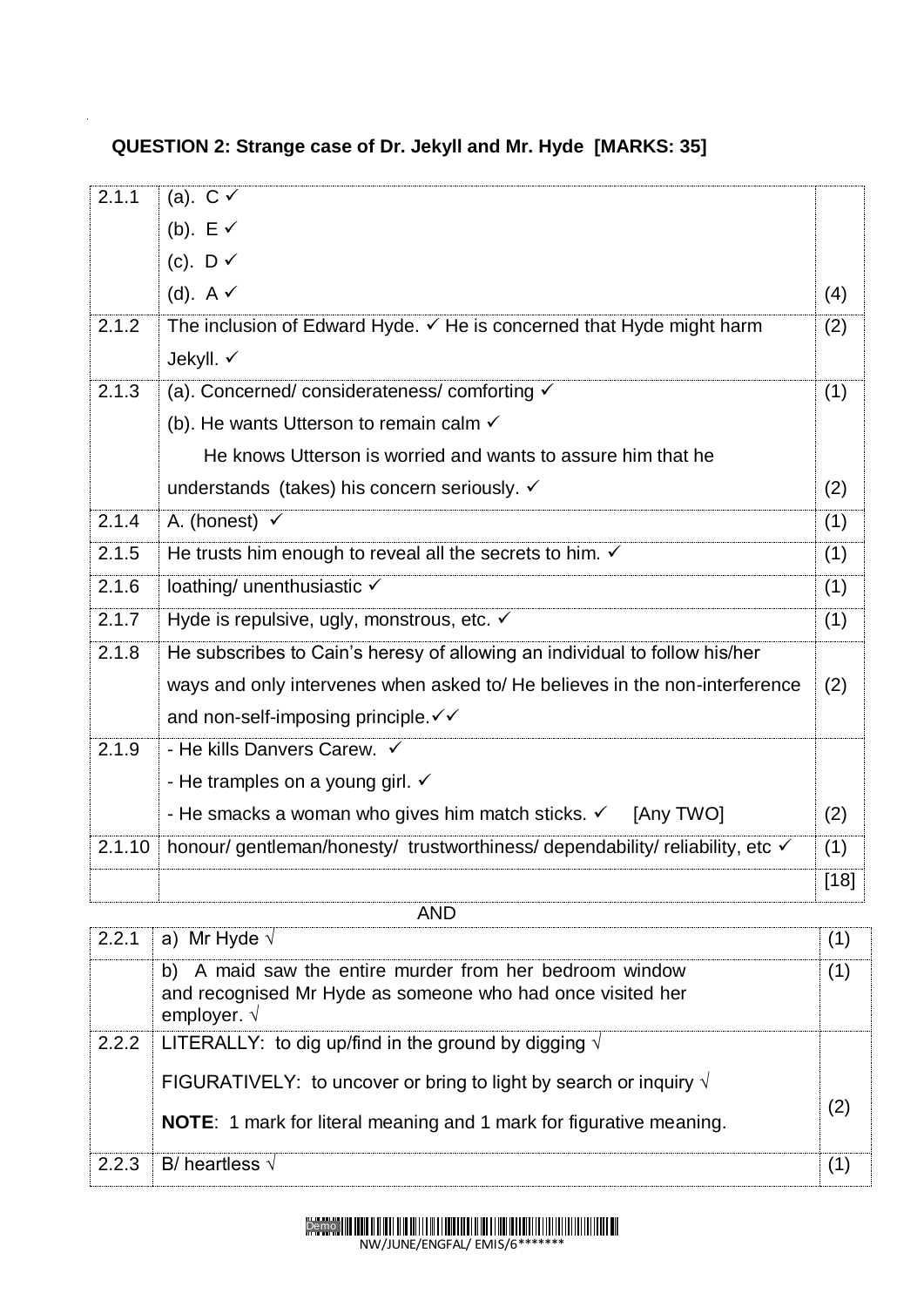| He started interacting with other people./ He re-kindled his friendships./His<br>friends started to know him again as their guest and entertainer./ He started<br>showing interest in religion./ He explored the outdoors./ He became<br>friendlier. $\sqrt{\sqrt{ }}$<br>NOTE: Award two marks for any TWO of the above responses.<br>Mr Hyde                                       |                                                                                                                                                                                                                                             | (2)                                                                                                                                                                                                                                                                                                                                                                                                                                                                                                                                                                                                                                                                                                                                                                                                                 |
|--------------------------------------------------------------------------------------------------------------------------------------------------------------------------------------------------------------------------------------------------------------------------------------------------------------------------------------------------------------------------------------|---------------------------------------------------------------------------------------------------------------------------------------------------------------------------------------------------------------------------------------------|---------------------------------------------------------------------------------------------------------------------------------------------------------------------------------------------------------------------------------------------------------------------------------------------------------------------------------------------------------------------------------------------------------------------------------------------------------------------------------------------------------------------------------------------------------------------------------------------------------------------------------------------------------------------------------------------------------------------------------------------------------------------------------------------------------------------|
|                                                                                                                                                                                                                                                                                                                                                                                      |                                                                                                                                                                                                                                             |                                                                                                                                                                                                                                                                                                                                                                                                                                                                                                                                                                                                                                                                                                                                                                                                                     |
|                                                                                                                                                                                                                                                                                                                                                                                      | Dr Jekyll                                                                                                                                                                                                                                   |                                                                                                                                                                                                                                                                                                                                                                                                                                                                                                                                                                                                                                                                                                                                                                                                                     |
| He is small/dwarfish in stature. $\sqrt{ }$<br>He is pale. $\sqrt{ }$<br>He is a younger/young man. $\sqrt{ }$<br>He has an unpleasant smile. $\sqrt{}$ He looks<br>like a "troglodyte"- caveman/primitive<br>being. $\sqrt{}$ He is hairy/ape-like. $\sqrt{}$<br>He has a hoarse/deep voice. $\sqrt{}$<br>He has gnarled hands. $\sqrt{ }$<br>He appears to be deformed. $\sqrt{ }$ | He is a large/tall man. $\sqrt{ }$<br>He is about fifty years of age. $\sqrt{ }$<br>He is a handsome/attractive<br>man. $\sqrt{ }$<br>He looks kind-hearted/.<br>refined/like a gentleman. $\sqrt{ }$<br>He has elegant fingers. $\sqrt{ }$ | (4)                                                                                                                                                                                                                                                                                                                                                                                                                                                                                                                                                                                                                                                                                                                                                                                                                 |
| Duality of man/ Good vs evil $\sqrt{}$                                                                                                                                                                                                                                                                                                                                               |                                                                                                                                                                                                                                             |                                                                                                                                                                                                                                                                                                                                                                                                                                                                                                                                                                                                                                                                                                                                                                                                                     |
| All people have two sides: one side wants to do and be good and<br>the other side enjoys being evil/doing things that are morally<br>unacceptable and we all struggle with these two sides of our<br>personality. $\sqrt{}$<br>Dr Jekyll is both a good man, who does charitable work and is a                                                                                       |                                                                                                                                                                                                                                             |                                                                                                                                                                                                                                                                                                                                                                                                                                                                                                                                                                                                                                                                                                                                                                                                                     |
|                                                                                                                                                                                                                                                                                                                                                                                      |                                                                                                                                                                                                                                             | (3)                                                                                                                                                                                                                                                                                                                                                                                                                                                                                                                                                                                                                                                                                                                                                                                                                 |
| Open-ended.                                                                                                                                                                                                                                                                                                                                                                          |                                                                                                                                                                                                                                             |                                                                                                                                                                                                                                                                                                                                                                                                                                                                                                                                                                                                                                                                                                                                                                                                                     |
| following aspects, among others:                                                                                                                                                                                                                                                                                                                                                     |                                                                                                                                                                                                                                             |                                                                                                                                                                                                                                                                                                                                                                                                                                                                                                                                                                                                                                                                                                                                                                                                                     |
| evil and named Mr Hyde.<br>between them is a mystery.                                                                                                                                                                                                                                                                                                                                | and Dr                                                                                                                                                                                                                                      |                                                                                                                                                                                                                                                                                                                                                                                                                                                                                                                                                                                                                                                                                                                                                                                                                     |
|                                                                                                                                                                                                                                                                                                                                                                                      |                                                                                                                                                                                                                                             | NOTE: Accept any TWO of the above for each character. Credit<br>answers containing accurate examples from the novel.<br>respected member of the community, but he also has a strong<br>desire to/is attracted to evil/immoral activities. $\sqrt{ }$<br>Accept a relevant response which shows an understanding of the<br>$\Box$ Dr Jekyll is the main character, but he leads a double life.<br>$\Box$ His good and normal side is Dr Jekyll. $\Box$ His other side is<br>So they are both the main character $-$ two are actually one.<br>That is a strange thing because nobody knows it the link<br>NOTE: For full marks, the response must be well-substantiated<br>Jekyll and Mr Hyde as one person must be included in the response. A<br>candidate can score 1 or 2 marks for a response which is not well- |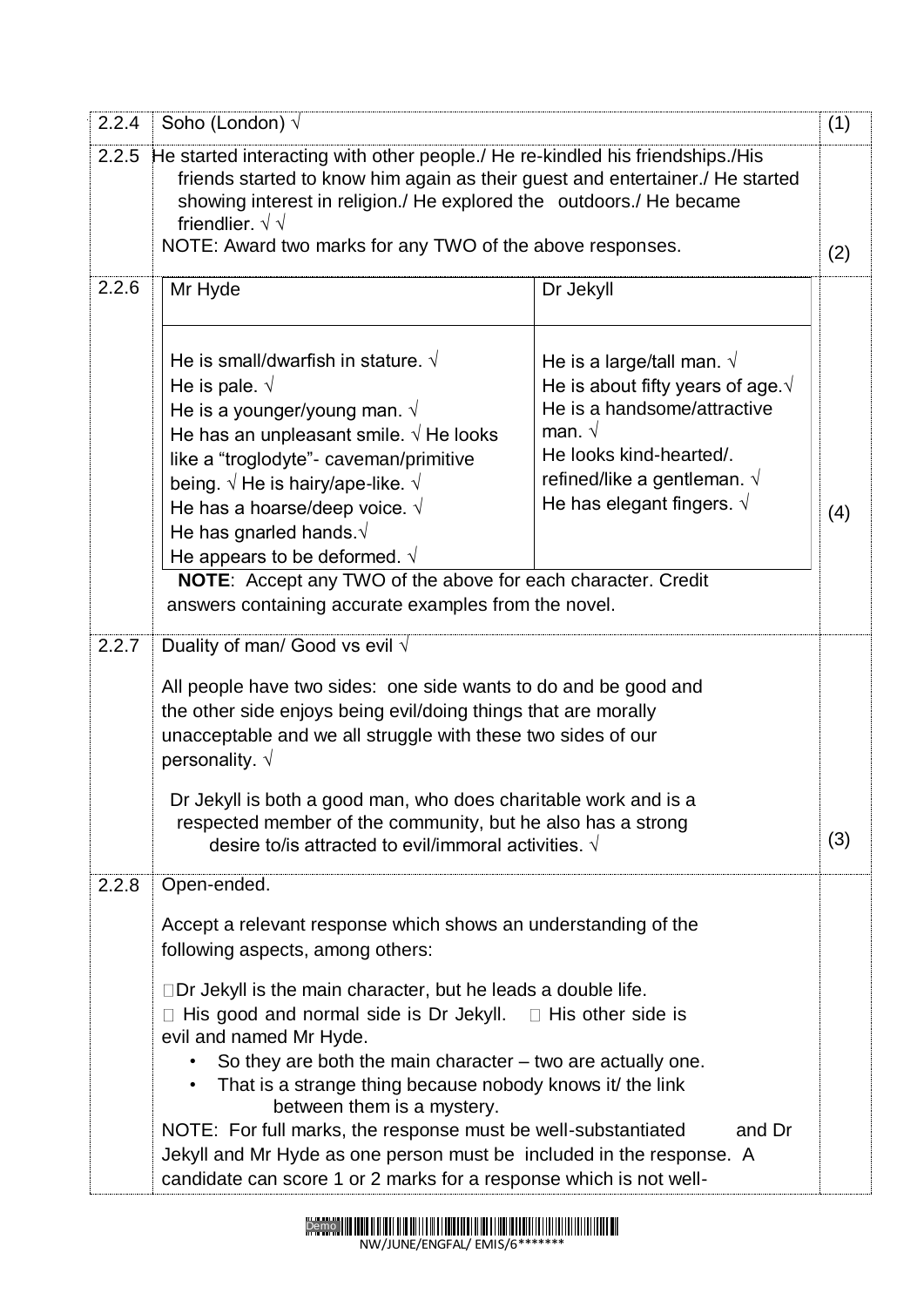|         | substantiated. The learner's interpretation must be grounded in the text of<br>the novel.                                                                                   |                   |                   | (2)    |
|---------|-----------------------------------------------------------------------------------------------------------------------------------------------------------------------------|-------------------|-------------------|--------|
|         | <b>TOTAL SECTION A: [35]</b>                                                                                                                                                |                   |                   | $[17]$ |
|         | <b>EXTRACT E</b>                                                                                                                                                            |                   |                   |        |
|         | 3.1. MACBETH                                                                                                                                                                |                   |                   |        |
|         | 3.1.1 "All hail Macbeth, Thane of Glamis<br>V                                                                                                                               |                   |                   |        |
|         | Thane Of Cawdor                                                                                                                                                             |                   | (3)               |        |
|         | And King Of Scotland                                                                                                                                                        |                   |                   |        |
|         | 3.1.2 That he will not be great $\sqrt{ }$ but his children shall be kings<br>$\sqrt{}$<br>3.1.3 The King of Scotland , Duncan $\sqrt{ }$                                   |                   | (2)<br>(1)        |        |
|         | 3.1.4 The Thane of Cawdor was executed $\sqrt{ }$ because he commited an act of treason                                                                                     |                   |                   |        |
|         | against the King and his country $\sqrt{ }$                                                                                                                                 |                   | (2)               |        |
|         | 3.1.5 Hero, $\sqrt{ }$ (candidates can give any example related to honour and greatness)(1)                                                                                 |                   |                   |        |
|         | 3.1.6 He is shocked, astonished, in awe, in disbelief, seems unreal that what the                                                                                           |                   |                   |        |
|         | witches prophesised could be true<br>3.1.7 Metaphor                                                                                                                         |                   | (1)<br>(1)        |        |
|         | 3.1.8 When Macbeth first hears that he's been named the Thane of Cawdor, he asks                                                                                            |                   |                   |        |
|         | Angus why he is being dressed in "borrowed robes". Macbeth doesn't                                                                                                          |                   |                   |        |
|         | literally mean that he's going to wear the old thane's hand-me-down clothing. $\sqrt{ }$                                                                                    |                   |                   |        |
|         | Here, "robes" is a metaphor for the title (Thane of Cawdor) that Macbeth doesn't<br>think belongs to him. $\sqrt{ }$ , because he knows that that the Thane Of Cawdor still |                   |                   |        |
|         | lives $\sqrt{ }$                                                                                                                                                            |                   | (3)               |        |
|         | 3.1.9 In his warning, Banquo looks as if he is considering the possibility that the                                                                                         |                   |                   |        |
|         | witches might be representations of evil, $\sqrt{v}$ of the devil 'instruments                                                                                              |                   |                   |        |
|         | of darkness.' His words do have some effect, as Macbeth seems to weigh up<br>the implications - he appears to consider the moral consequences of the                        |                   |                   |        |
|         | prophecy. $\forall \forall$                                                                                                                                                 |                   | (4)               |        |
|         |                                                                                                                                                                             | $[18]$            |                   |        |
|         | <b>EXTRACT F</b>                                                                                                                                                            |                   |                   |        |
|         |                                                                                                                                                                             |                   |                   |        |
|         | 3.2.1 "They" refers to the witches.                                                                                                                                         |                   | (1)               |        |
|         | 3.2.2 "perfectest report"                                                                                                                                                   |                   | (2)               |        |
|         | 3.2.3 The king has decided to give the title and possessions of the Thane of Cawdor,<br>whom he has just executed for treachery, to Macbeth as a reward for defeating the   |                   |                   |        |
| rebels. |                                                                                                                                                                             |                   | (3)               |        |
|         | 3.3.1 "my dearest partner of greatness" and "lay it to your heart"                                                                                                          |                   | $\left( 2\right)$ |        |
|         | 3.3.2 Macbeth writes at once to tell his wife about the witches' prophecy.                                                                                                  |                   | (2)               |        |
|         | 3.4 Macbeth is thinking about becoming great by becoming king and Lady Macbeth<br>becoming his queen.                                                                       |                   | (2)               |        |
|         | 3.5.1 Lady Macbeth means he will become king, just as the witches have promise (2)                                                                                          |                   |                   |        |
|         | 3.5.2 "shalt"                                                                                                                                                               |                   | (1)               |        |
|         | 3.6 Lady Macbeth's persuasion and supernatural forces                                                                                                                       |                   | $\left( 2\right)$ |        |
|         |                                                                                                                                                                             | <b>TOTAL</b> [35] | [17]              |        |
|         |                                                                                                                                                                             |                   |                   |        |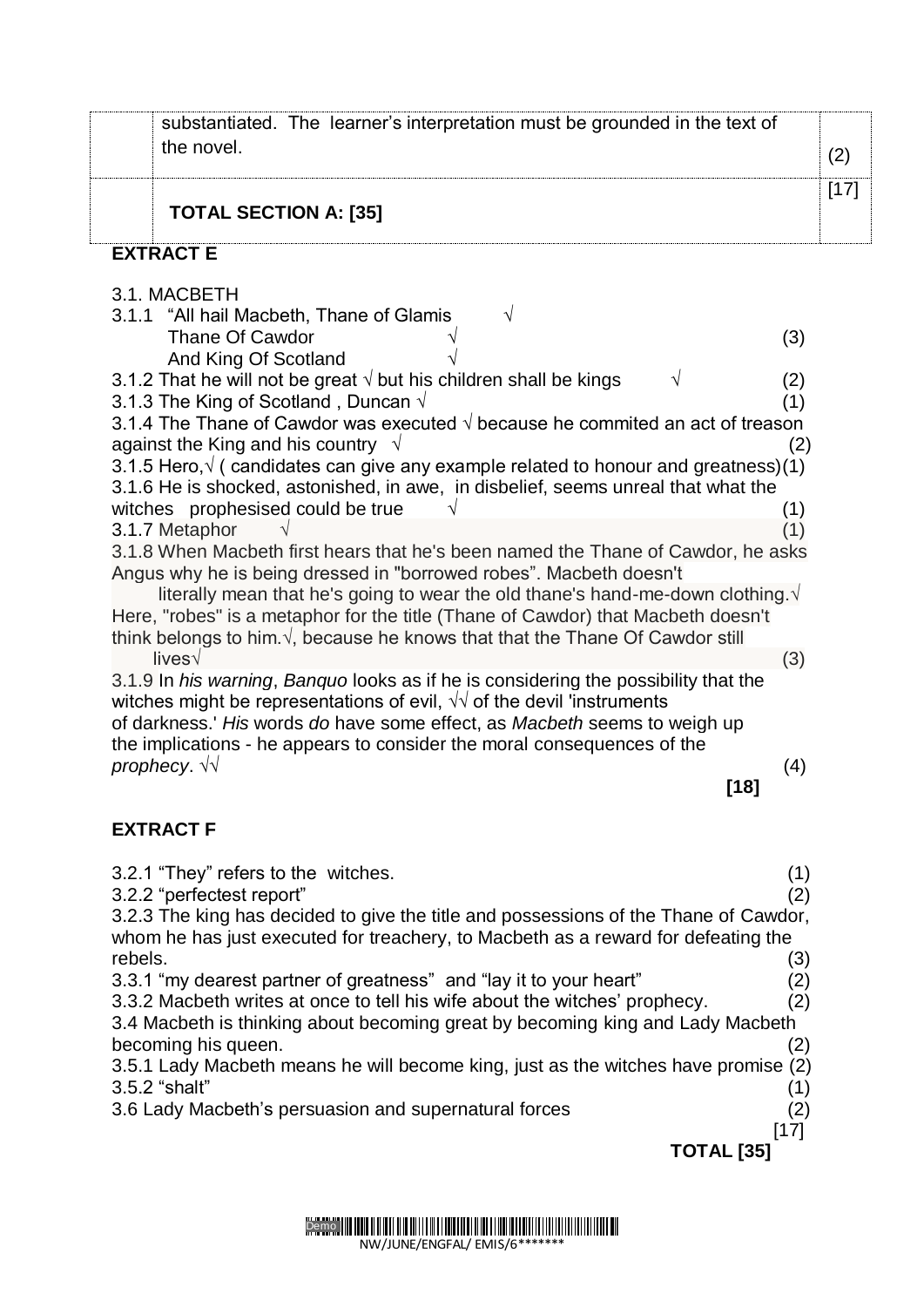#### 4.1 **EXTRACT G**

| 4.1.2<br>They are stage directions/tell the actor how to speak. $\checkmark$ They mean that Mr M                                                                                                                                                                                                                      | (1)           |
|-----------------------------------------------------------------------------------------------------------------------------------------------------------------------------------------------------------------------------------------------------------------------------------------------------------------------|---------------|
|                                                                                                                                                                                                                                                                                                                       |               |
| interrupts Thami without waiting for him to finish speaking. √<br>4.1.3<br>They start arguing about bringing down/toppling statues $\checkmark$ and the apartheid<br>regime. $\checkmark$                                                                                                                             | (2)           |
| The argument develops into one about how this should be achieved $\checkmark$ i.e.<br>through violent or peaceful means. $\checkmark$ (Any three)                                                                                                                                                                     | (3)           |
| NO. Mr M does not support violent resistance $\checkmark$ $\checkmark$ to the apartheid regime. He<br>4.1.4<br>wants to change through peaceful of /engagement and dialogue.                                                                                                                                          | (3)           |
| 4.1.5<br>$A - Sarcastic$                                                                                                                                                                                                                                                                                              | (1)           |
| 4.1.6<br>Mr M would like Thami to get a university education, $\checkmark$ become a leader of his<br>people √ who would negotiate/use words to end the apartheid regime √ / bring<br>about social change. ✓ (Any one)                                                                                                 |               |
| These would be acceptable to Mr M because his idea of fighting apartheid is to<br>do it peacefully, $\checkmark$ / from within the system. $\checkmark$ (Any one)                                                                                                                                                     |               |
| (One mark for 'constructive alternatives' and one mark for 'acceptable to<br>$Mr M$ ')                                                                                                                                                                                                                                | (2)           |
| 4.1.7<br>Vandalism, lawlessness, revolutionary. (Any two)                                                                                                                                                                                                                                                             | (2)           |
| 4.1.8<br>At the start, the mood is relaxed/friendly. If After discussing the poem,<br>Ozymandias, there is a rise in tension/conflict between Mr M and Thami. √After<br>Mr M leave, Thami is still angry and Isabel is concerned. By the end of the<br>scene, there is conflict between Thami and Isabel. ✓ (Any two) |               |
|                                                                                                                                                                                                                                                                                                                       | (2)           |
| 4.1.9<br>It is ironic because they do not understand each other. $\checkmark$ Mr M uses the word<br>'understand' to mean 'obey'. $\checkmark$                                                                                                                                                                         | (2)<br>$[18]$ |
| <b>AND</b>                                                                                                                                                                                                                                                                                                            |               |

#### **EXTRACT H**

| 4.2.1   | He does not support the comrades. $\checkmark$ As a teacher, the comrades identify him                                  |     |
|---------|-------------------------------------------------------------------------------------------------------------------------|-----|
|         | as part of the Bantu Education/apartheid system. $\checkmark$ (Discretion – 2 marks for                                 |     |
|         | any reasonable answer)                                                                                                  | (2) |
| 4.2.2.1 | Three qualities of an ox: strong, $\checkmark$ big, $\checkmark$ loud, $\checkmark$ it has horns $\checkmark$ (weapons) | (3) |

- ig, **×** .big, × ioud, × it has horns× (weapons) (Any 3)  $(3)$
- 4.2.2.2 The use of violence/force  $\checkmark$  to bring about change. (1)
- 4.2.2.3 The use of words/debate/negotiation  $\times$  to bring about change. (1)
- 4.2.2.4 Humans think/reason  $\times$  and have words.  $\times$
- 4.2.2.5 They have grown impatient with what they see as 'old-fashioned' methods.  $\checkmark$ They think that black people are worse off than ever $\checkmark$  because of this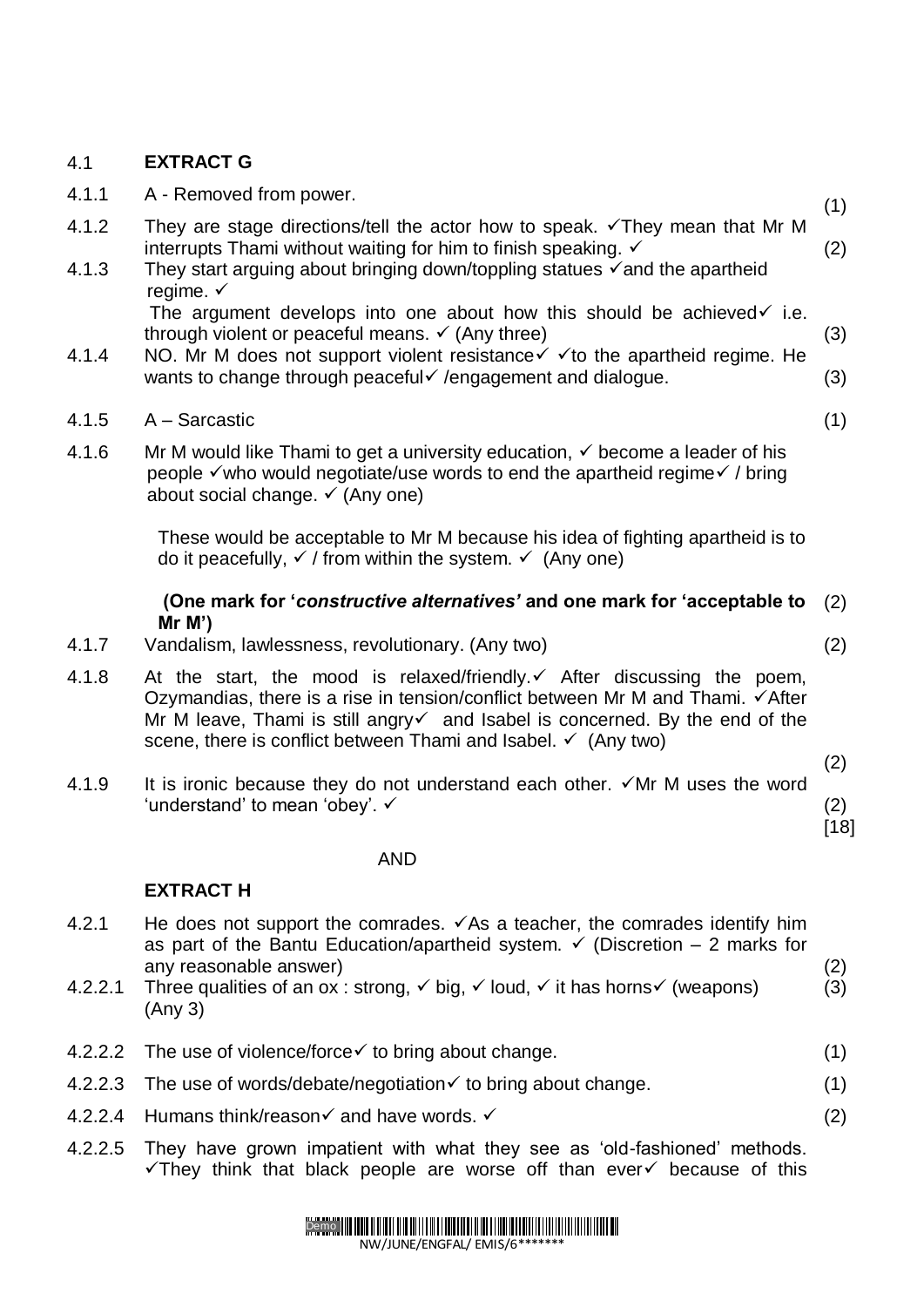| 4.2.3<br>4.2.4 | peaceful approach to opposition.<br>Thami is right; violence is the best way to bring about change. Reasons? OR Mr<br>M is right; words/debate is the best way to bring about change. Reasons? OR<br>Neither is right, words are not effective without actions and actions are not<br>effective without thought/words. Reasons? Mark globally<br>A. Violent opposition versus peaceful opposition | (2)<br>(3)<br>(1) |
|----------------|---------------------------------------------------------------------------------------------------------------------------------------------------------------------------------------------------------------------------------------------------------------------------------------------------------------------------------------------------------------------------------------------------|-------------------|
| 4.2.5          | Words can change $\checkmark$ the thinking of /persuade $\checkmark$ the soldiers / police/<br>government who enforce apartheid's laws. Discretion. Accept any<br>suitable answer.                                                                                                                                                                                                                | (2)               |
|                | Words can change $\checkmark$ the thinking of /persuade $\checkmark$ the soldiers / police /<br>government who enforce apartheid's laws. Discretion. Accept any<br>suitable answer.                                                                                                                                                                                                               | (2)               |
|                |                                                                                                                                                                                                                                                                                                                                                                                                   | [17]              |
|                |                                                                                                                                                                                                                                                                                                                                                                                                   | 35                |

#### **SECTION C: SHORT STORIES**

NOTE: Candidates are required to answer BOTH questions set on the TWO short stories they have studied.

#### **QUESTION 5 EXTRACT I** 5.1 **THE DOLL'S HOUSE**

|       | 5.1.1 It was given to the children by Ms. Hay                                                                                                                                                                                                | (1) |
|-------|----------------------------------------------------------------------------------------------------------------------------------------------------------------------------------------------------------------------------------------------|-----|
|       | 5.1.2 She liked it more than anything $(\checkmark)$<br>She liked it frightfully $(\checkmark)$                                                                                                                                              | (2) |
|       | 5.1.3 The mother and father dolls. $(v)$                                                                                                                                                                                                     | (1) |
|       | 5.1.4 B: Is a measure of the expertise that went behind its making                                                                                                                                                                           | (2) |
| 5.1.5 | They were going fast but it was like they were going slow; $(\checkmark)$ they just couldn't<br>wait to tell (boast) to others about the doll's house. $(v)$                                                                                 | (2) |
| 5.1.6 | They were going to tell even before the first thing in the morning (before the bell<br>rang).                                                                                                                                                | (1) |
|       | 5.1.7 It is sarcasm. $(\checkmark)$ The others did not necessary believe that she was always right.<br>But they knew that what they thought was inconsequential (because Isabel was<br>the eldest). $(\checkmark)$                           | (2) |
|       | 5.1.8 The lamp and Kezia's love for it, represents brightness in a story where so many<br>characters are obsessed and consumed by the darkness of discrimination.<br>(candidate can get 1 or 3 depending on the suitability of the response) | (3) |

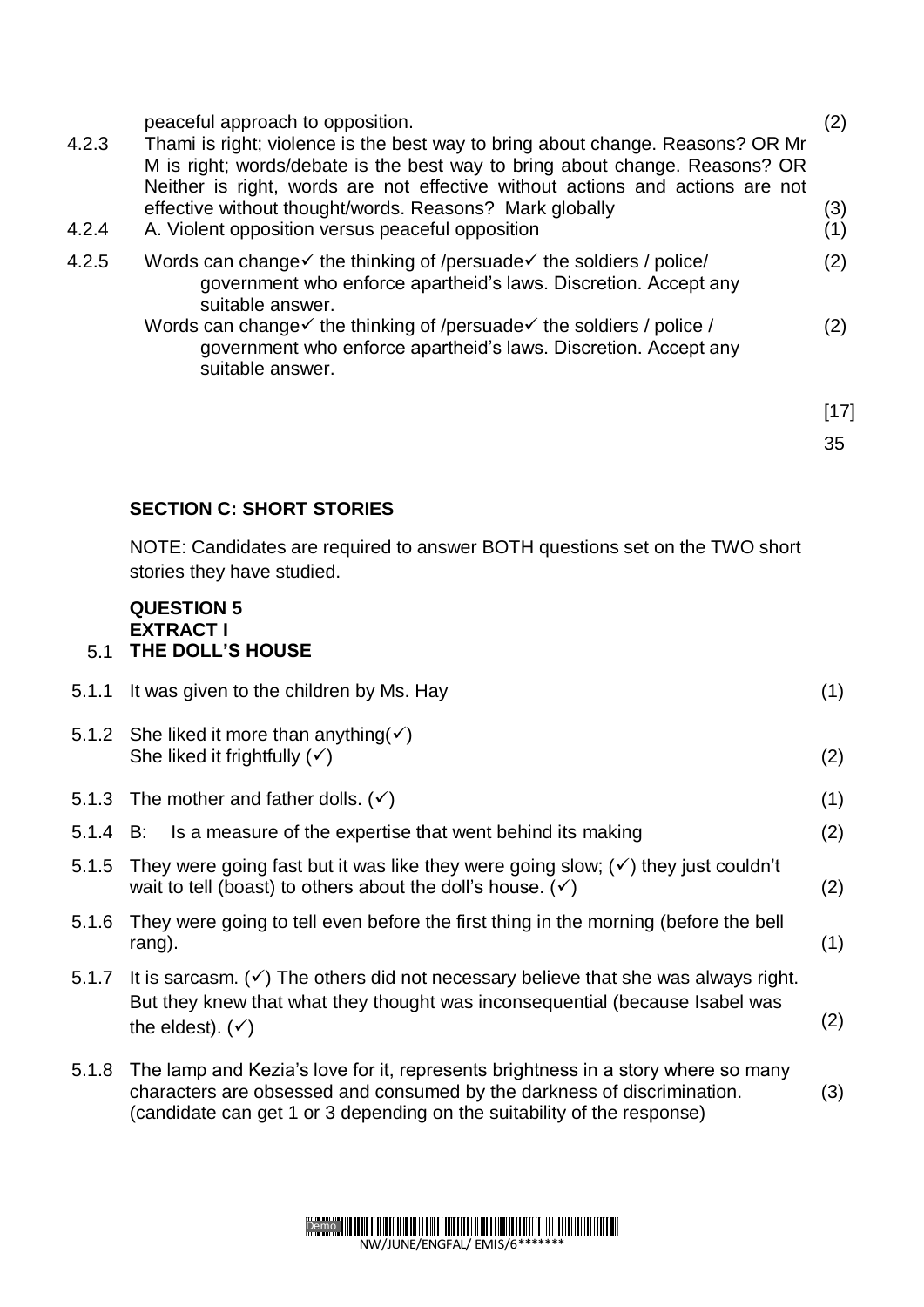5.1.9 Kezia sees and loves what others do not. She is attracted to the lamp when others' focus is on other things (trivial things like the carpet). (The lamp is a sign of brightness.) She also appreciates that despite the differences in social standing with the Kelveys, there is still the shared humanity. (3)

**[17]**

(candidate can get 1 or 3 depending on the suitability of the response)

## **5.2. 'A CHIP OF GLASS RUBY'**

- 5.2.1 (a) The Bamjees are Indians.  $(v)$  (1) (b) In line 1 it is mentioned that Mrs Bamjee is wearing a sari.  $(\checkmark)$ A sari is traditionally worn by Indian women.  $(\checkmark)$  (2) 5.2.2 Mrs Bamjee printed/duplicated pamphlets/leaflets to keep the campaign against the carrying of passes going.  $(v)$  The police searched the house for evidence of such activities.  $(v)$ Mrs Bamjee was a political activist who, with the help of other prominent Indians and strangers, kept the struggle against discriminatory laws going.  $(\checkmark)$  The police searched the house for evidence of unlawful activities.  $({\checkmark})$  (2) 5.2.3 '…the faces of the children were behind her like the faces on the platform at a railway station. They kissed her goodbye.' (a) simile  $(\checkmark)$  (1) (b) The children were like people saying goodbye to a loved one leaving on a train for a certain destination.  $(\checkmark)$  They were onlookers/ spectators of their mother's arrest and departure to prison.  $(\checkmark)$  It is as if the children came to bid their mother farewell on her way to prison, like family would do on the departure of a train.  $(\checkmark)$  (2) 5.2.4 " the next fool " $(\checkmark)$  (1) 5.2.5 Mrs Bamjee was afraid that Ismail will feel offended if the family misses his engagement party.  $(\checkmark)$ The attendance of the party is more important to her
	- than the effect her arrest might have on her family. It is ironic that she does not realise that they might be offended by her being in prison.  $(v)$  (2)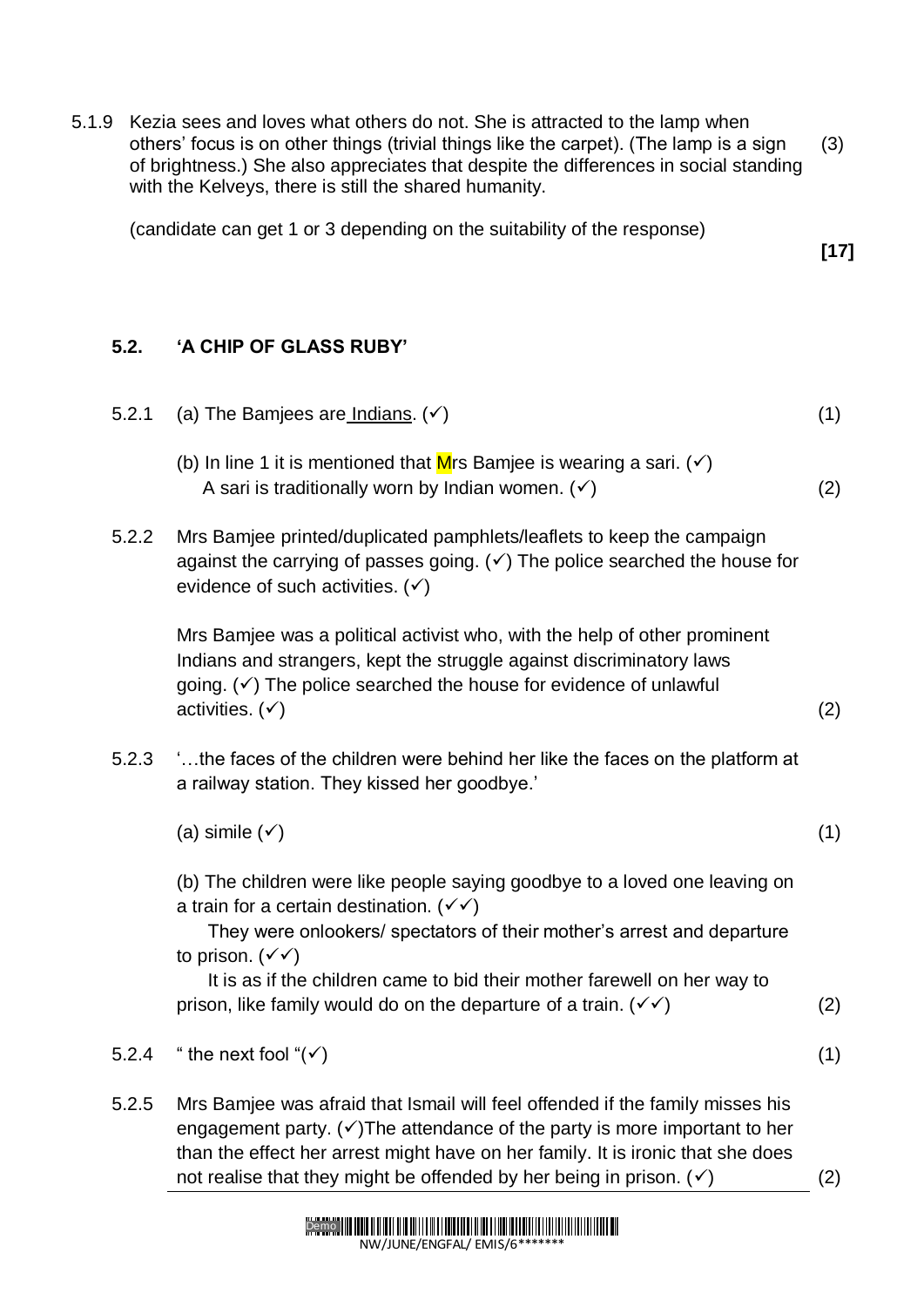| 5.2.6 | Mr Bamjee                              | Mrs Bamjee                                   |     |
|-------|----------------------------------------|----------------------------------------------|-----|
|       | • He follows a routine lifestyle. He   | • She is very caring and loves her           |     |
|       | tends to his fruit cart even after the | family. $(\checkmark)$                       |     |
|       | arrest of his wife. $(v)$              | • She believes in equality amongst           |     |
|       | • He is a loving and a dedicated       | people of different races. $(v)$             |     |
|       | father even though he doesn't          | • She is regarded as a political             |     |
|       | show it, which is also the reason      | activist and thus imprisoned for             |     |
|       | why he is on his cart all day no       | owning a duplicating machine. $(\checkmark)$ |     |
|       | matter what. $(\checkmark)$            | • She is a humble and a proud                |     |
|       | • The need to provide for his family   | woman who understands that                   |     |
|       | is his priority. $(\checkmark)$        | beauty is more than the outward              |     |
|       | • He is very conservative. $(v)$       | appearance. $(v)$                            |     |
|       | • Even though he may be viewed as      | • Even though she is a woman, she            |     |
|       | a coward, his actions are informed     | is not afraid to voice out her opinion       |     |
|       | by his beliefs. $(v)$                  | in order to make a difference. $(v)$         |     |
|       | • He does not want to be involved in   | • She is brave and courageous to             |     |
|       | political activities. $(v)$            | tackle a subject that her husband            |     |
|       |                                        | feared. $(\checkmark)$                       |     |
|       | (2)                                    |                                              | (4) |

5.2.7 "A Chip of glass Ruby" refers to the jewellery that Indian women wear in their nose. This highlights the Indian traditional way of life. Mrs Bamjee is not a traditional Moslem woman because she is involved in helping black people in their struggle against the apartheid system.  $(v)$ The title suggests that what some people may think is a piece of glass may turn out to be something valuable, in this case, a ruby.  $(v)$ In the story Mrs Bamjee may appear to be a traditional woman but her behaviour says she is as valuable as a ruby because she goes out of her way to help those in need. She is not just any piece of glass.  $(v)$  (3) **[18]**

**TOTAL SECTION C: 35**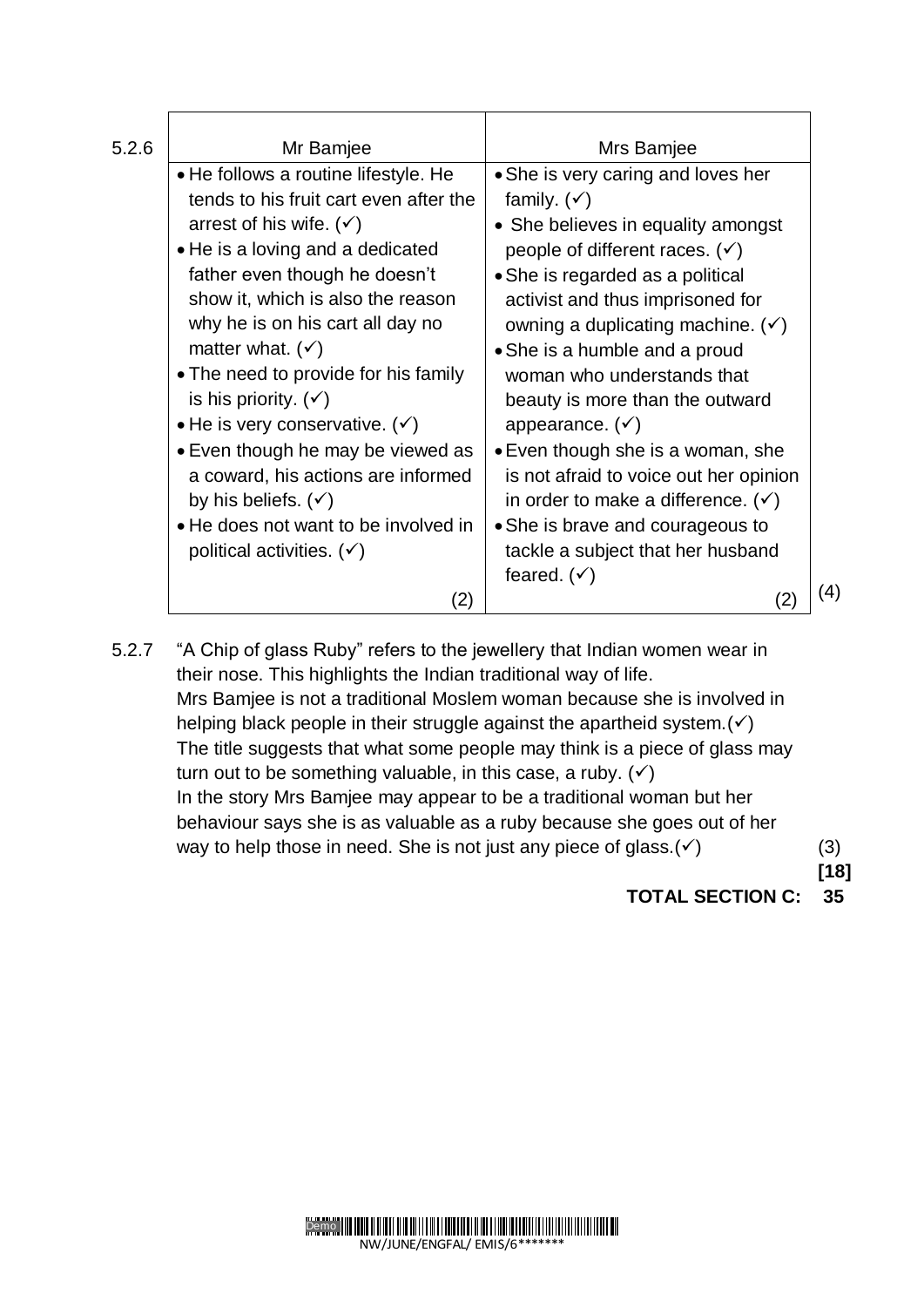#### SECTION D: POETRY

Questions in this section have been set on the following poems:

- Sonnet 18 by William Shakespeare
- Everything has changed by Mzi Mahola

#### QUESTION 6

| 6.1.1.  | C. Elizabethan sonnet. $\sqrt{ }$                                                                                                                                                    | (1)         |
|---------|--------------------------------------------------------------------------------------------------------------------------------------------------------------------------------------|-------------|
| 6.1.2.  | Shakespeare's patron/ The earl of Southampton. $\sqrt{ }$                                                                                                                            | (1)         |
| 6.1.3.  | He is constant / stable. $\sqrt{ }$                                                                                                                                                  | (1)         |
| 6.1.4.  | Summer is a short season. The sun is too hot in summer.<br>There is often overcast weather in summer. $\sqrt{ }$                                                                     |             |
| 6.1.5.  | (Any of the three answers provided)<br>Alliteration. $\sqrt{ }$ It is indicative of unavoidable change in nature $\sqrt{ }$ that the poet                                            | (1)         |
|         | attempts to reverse by immortalising his hero/ the Earl of Southampton. $\sqrt{ }$<br>(Credit any statements to this effect)                                                         | (3)         |
| 6.1.6.  | The poet suggests that misfortune or fate $\sqrt{ }$ may cause valuable things to                                                                                                    |             |
| 6.1.7.  | perish. $\sqrt{ }$<br>His youthfulness $\sqrt{}$ will last forever. $\sqrt{}$                                                                                                        | (2)<br>(2)  |
| 6.1.8.  | Tone of admiration. $\sqrt{ }$                                                                                                                                                       | (1)         |
| 6.1.9.  | Beauty/ kindness. $\sqrt{ }$                                                                                                                                                         | (1)         |
| 6.1.10. | His patron will always be remembered by future generations $\sqrt{ }$ because of<br>words expressed in this sonnet if the poem is read. $\sqrt{ }$                                   | (2)         |
| 6.1.11. | The 3 <sup>rd</sup> quatrain starts off with the word "but" to indicate contrast to be<br>introduced $\sqrt{ }$ and to show that his patron will forever be fair and beautiful while |             |
|         | other aspects of nature lose their beauty. $\sqrt{ }$                                                                                                                                | (2)<br>{17} |

AND

#### **Question 6.2**

| 6.2.1 | (a) Lushington                                                                                                 |  |
|-------|----------------------------------------------------------------------------------------------------------------|--|
|       | (b) saddened                                                                                                   |  |
|       | (c) reversed                                                                                                   |  |
| 6.2.2 | (a) Dilapidated/old/decaying buildings                                                                         |  |
|       | (b) Nobody was taking care of the school yard/ There was lack of human care for (2)<br>the school $\checkmark$ |  |

6.2.3 Teachers in the past were patient when dealing with young, adolescent and often naughty learners. Their patience is compared to that of artists when moulding their artworks. $\checkmark\checkmark$ (2)